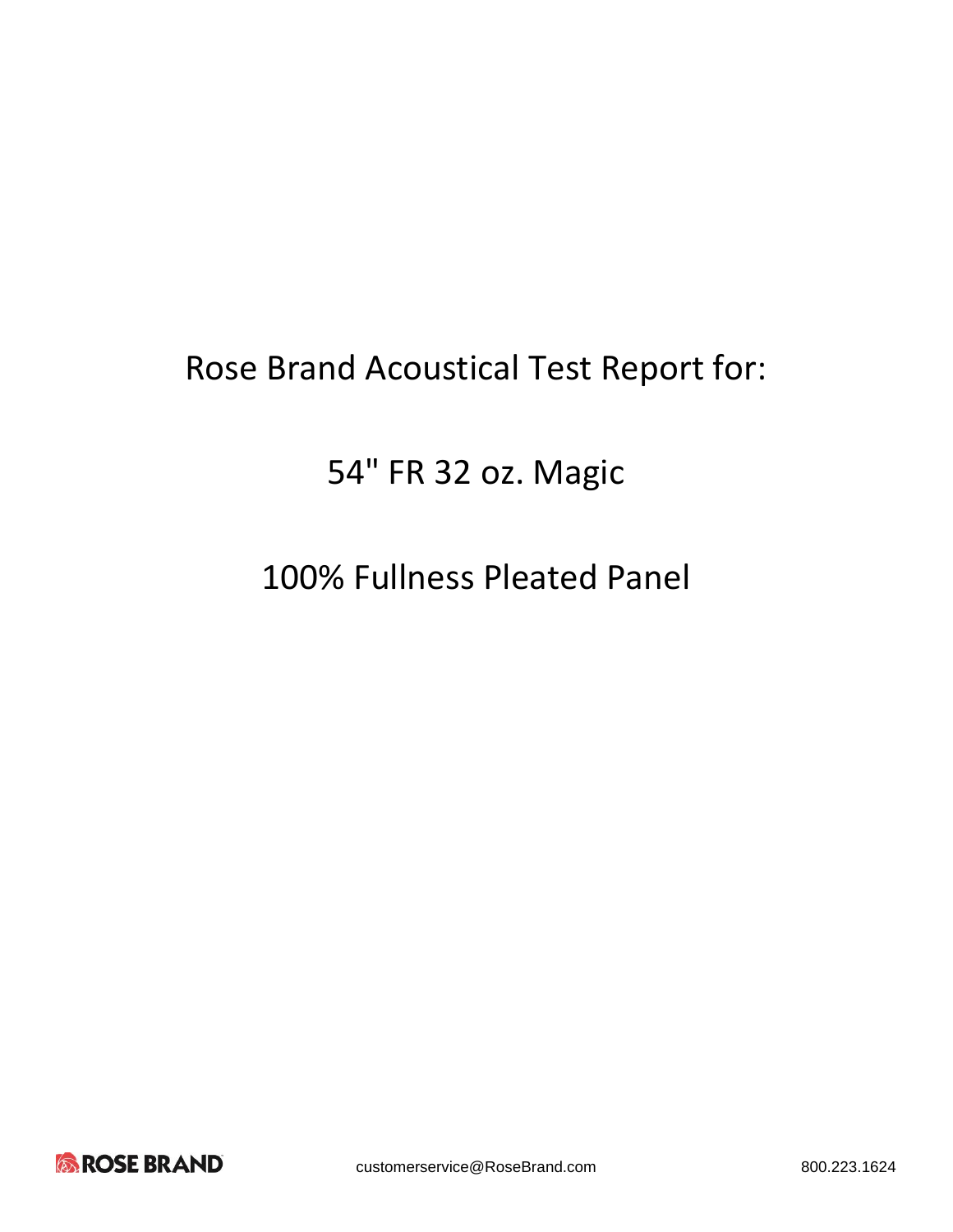

Laboratory



Accredited by the National Voluntary Laboratory Accreditation Program for the specific scope of accreditation under Lab Code 200291

Page 1 of 5

## TEST REPORT

for

### Rose Brand<sup>®</sup> Wipers, Inc.

4 Emerson Lane Secaucus, NJ 07094 Ulrich Tombuelt / 800-223-1624 ext. 198

#### Sound Absorption Testing

ASTM C 423-09a/ E795-05

On

### Magic 32 oz Velour, 100% FR Cotton, Hanging with 100% Fullness, Nap Down, Unlined Type G Mounting

| <b>Report Number:</b>            |                 | NGC 4015048          |
|----------------------------------|-----------------|----------------------|
| <b>Assignment Number:</b>        |                 | G-1187               |
| <b>Test Date:</b>                |                 | 06/25/2015           |
| Report Approval Date: 07/14/2015 |                 |                      |
| Submitted by:                    | Andrew E. Heuer | Senior Test Engineer |
| Reviewed by:                     | Director        | Robert J Menchetti   |

The results reported above apply to specific samples submitted for measurement. No responsibility is assumed for performance of any other specimen. The laboratory's accreditation or any of its test reports in no way constitute or imply product certification, approval, or endorsement by NVLAP or any agent of the U.S. Government. This report may not be reproduced except in full, without written approval of the laboratory.

#### 1650 Military Road • Buffalo, NY 14217-1198 (716) 873-9750 • Fax (716) 873-9753 • www.ngctestingservices.com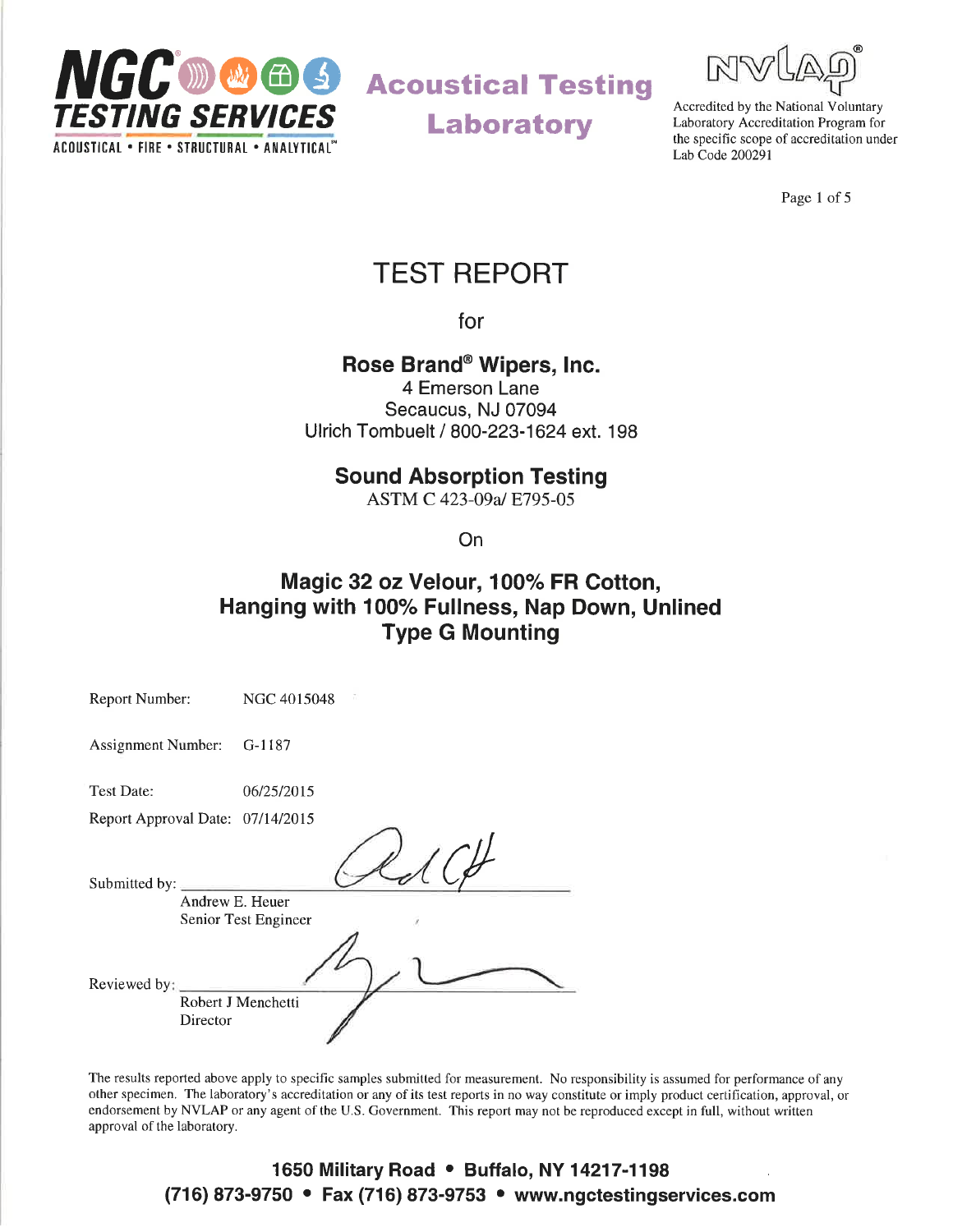

Laboratory



Laboratory Accreditation Program for the specific scope of accreditation under Lab Code 200291

> NGC 4015048 Rose Brand, Inc. 07114/2015 Page 2 of 5

### Revision Summarv:

| <b>Date</b>               | <b>SUMMARY</b>                     |
|---------------------------|------------------------------------|
| Approval Date: 07/14/2015 | Original issue date: 07/14/2015    |
|                           | Original NGCTS report: NGC 4015048 |

The results reported above apply to specific samples submitted for measurement. No responsibility is assumed for performance of any other specimen. The laboratory's accreditation or any of its test reports in no way constitute or imply product certification, approval, or endorsement by NVLAP or any agent of the U.S. Government. This report may not be reproduced except in full, without written approval of the laboratory.

> 1650 Military Road • Buffalo, NY 14217-1198 (716) 873-9750 • Fax (716) 873-9753 • www.ngctestingservices.com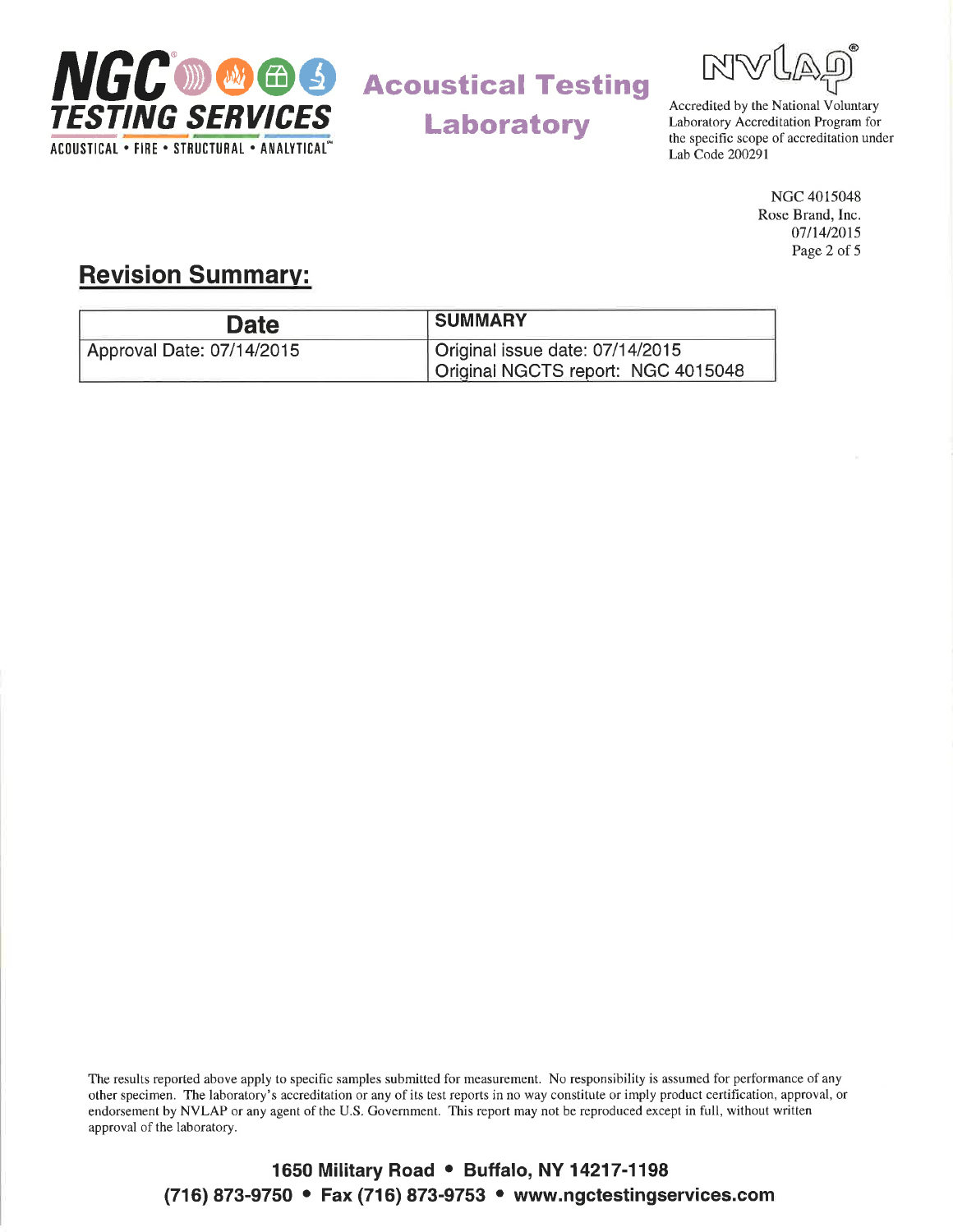



Accredited by the National Voluntary Laboratory Accreditation Program for the specific scope of accreditation under Lab Code 200291

Page 3 of 5

| Report Number:        | NGC 4015048                                                                                                                                                                                                                                    |  |
|-----------------------|------------------------------------------------------------------------------------------------------------------------------------------------------------------------------------------------------------------------------------------------|--|
| Test Method:          | This test method conforms explicitly with the American Society for Testing and Materials<br>Standard Test Method for Sound Absorption and Sound Absorption Coefficients by the<br>Reverberation Room Method - Designation: C 423-09a/ E795-05. |  |
|                       | For the test, a Linear Averaging Mode is used as the Averaging Algorithm when measuring the<br>Decay Times.                                                                                                                                    |  |
| Specimen Description: | Designated by client as: Rose Brand <sup>®</sup> Magic 32 oz Velour, 100% FR Cotton, hanging with<br>100% fullness, nap down, unlined.                                                                                                         |  |
|                       | The test specimen was observed to have the following characteristics:                                                                                                                                                                          |  |
|                       | Drape Identification: Magic 32 oz Velour                                                                                                                                                                                                       |  |
|                       | Drape Fabric: 100% FR Cotton                                                                                                                                                                                                                   |  |
|                       | Fullness: 100% fullness                                                                                                                                                                                                                        |  |
|                       | Nap: Down                                                                                                                                                                                                                                      |  |
|                       | All weights and dimension are averaged:                                                                                                                                                                                                        |  |
|                       | Measued dimensions: 2743.2 mm x 2438.4 mm (108 in. x 96 in.)                                                                                                                                                                                   |  |
|                       | Weight: $2.26 \text{ kg/m}^2 (0.46 \text{ PSF})$                                                                                                                                                                                               |  |
|                       | Unit Size: 1 Unit, 2743.2 mm x 2438.4 mm (108 in. x 96 in.)                                                                                                                                                                                    |  |
| Mounting:             | Type G-100 as per ASTM E795-05. The curtain was hung by grommets spaced 304.8 mm<br>(12 in.) o.c which were attached to a metal G Mount frame. For this testing, the frame was<br>spaced 4 inches from the test chamber wall.                  |  |
| Total Sample Size:    | 72.00 Sq. Ft. $(6.689 \text{ m}^2)$                                                                                                                                                                                                            |  |
| Preconditioning:      | Minimum 24 hours at 70°F, 55% R.H                                                                                                                                                                                                              |  |
| <b>Test Results:</b>  | The results of the tests are given on pages 4 and 5 of the report.                                                                                                                                                                             |  |

The results reported above apply to specifìc samples submitted for measurement. No responsibility is assumed for performance of any other specimen. The laboratory's accreditation or any of its test reports in no way constitute or imply product certification, approval, or endorsement by NVLAP or any agent of the U.S. Government. This report may not be reproduced except in full, without written approval of the laboratory.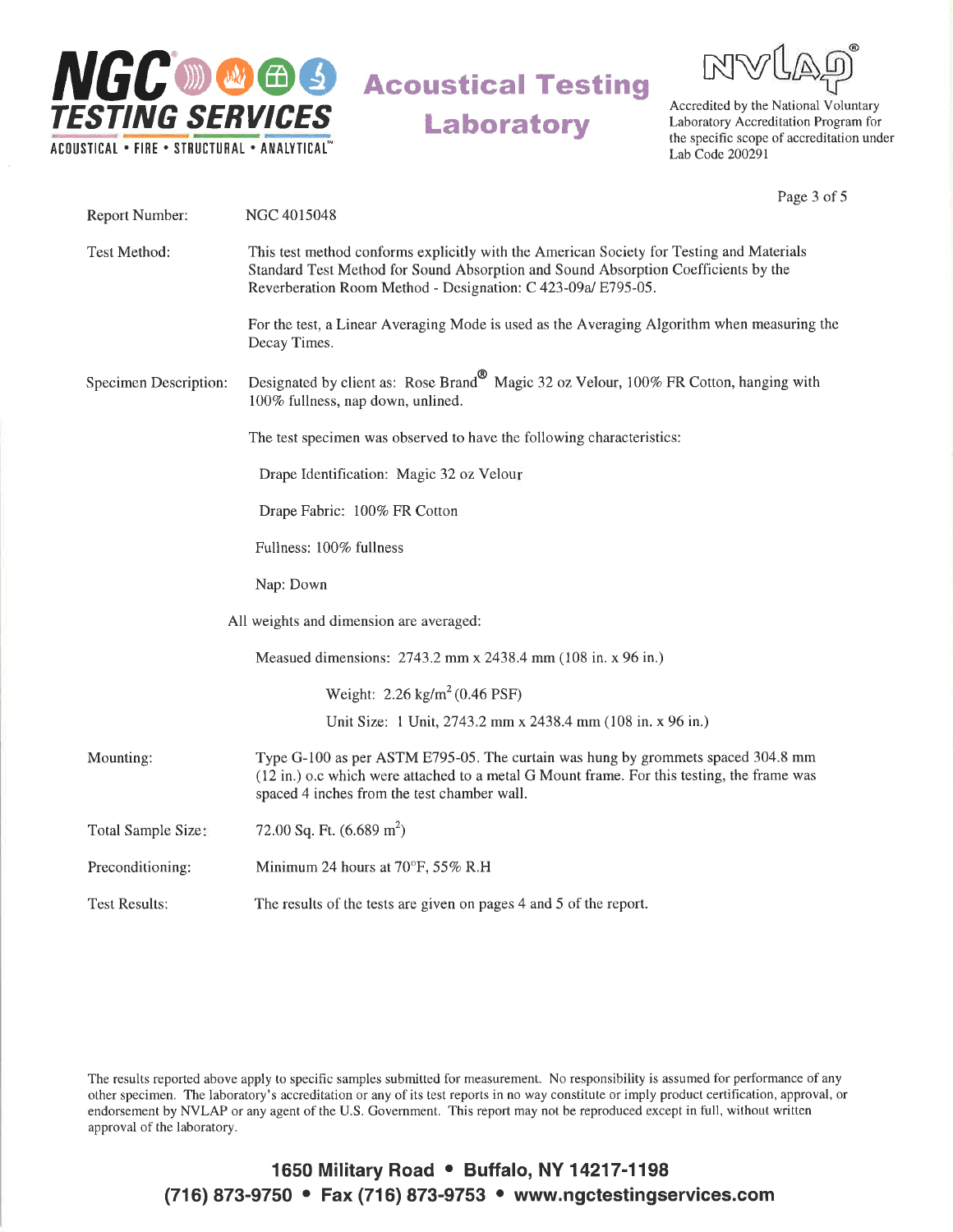

ACOUSTICAL . FIRE . STRUCTURAL . ANALYTICAL"

**Acoustical Testing** 

Laboratory

Accredited by the National Voluntary Laboratory Accreditation Program for the specific scope of accreditation under Lab Code 200291

|                     |                                      |                                         |                  | Sound Absorption Test Data per C423 - 09a                                                                                                        |                                     |           | Page 4 of 5 |
|---------------------|--------------------------------------|-----------------------------------------|------------------|--------------------------------------------------------------------------------------------------------------------------------------------------|-------------------------------------|-----------|-------------|
| No. of test report: |                                      | NGC4015048                              |                  |                                                                                                                                                  | Date of test:                       | 6/25/2015 |             |
| Temp. [°C]:         | 22.0                                 |                                         | Humidity [%]: 51 |                                                                                                                                                  | Spec. Size [m <sup>2</sup> ]: 6.689 |           |             |
|                     |                                      |                                         |                  |                                                                                                                                                  |                                     |           |             |
|                     |                                      | Absorption                              |                  | Avg. Decay Rate                                                                                                                                  |                                     |           |             |
|                     |                                      | Coefficients                            | Empty            | Specimen                                                                                                                                         |                                     |           |             |
| Frequency           |                                      | a <sub>s</sub>                          | d (empty)        | d (specimen)                                                                                                                                     |                                     |           |             |
| [Hz]                |                                      |                                         | [dB/s]           | [dB/s]                                                                                                                                           |                                     |           |             |
| 100                 |                                      | 0.37                                    | 8.41             | 11.72                                                                                                                                            |                                     |           |             |
| 125                 |                                      | 0.43                                    | 9.39             | 13.25                                                                                                                                            |                                     |           |             |
| 160                 |                                      | 0.67                                    | 7.91             | 13.82                                                                                                                                            |                                     |           |             |
| 200                 |                                      | 0.81                                    | 7.91             | 15.10                                                                                                                                            |                                     |           |             |
| 250                 |                                      | 0.93                                    | 8.17             | 16.39                                                                                                                                            |                                     |           |             |
| 315                 |                                      | 0.97                                    | 7.24             | 15.87                                                                                                                                            |                                     |           |             |
| 400                 |                                      | 1.02                                    | 6.89             | 15.90                                                                                                                                            |                                     |           |             |
| 500                 |                                      | 1.02                                    | 6.91             | 15.95                                                                                                                                            |                                     |           |             |
| 630                 |                                      | 1.03                                    | 6.43             | 15.58                                                                                                                                            |                                     |           |             |
| 800                 |                                      | 1.09                                    | 6.23             | 15.93                                                                                                                                            |                                     |           |             |
| 1000                |                                      | 1.14                                    | 6.65             | 16.78                                                                                                                                            |                                     |           |             |
| 1250                |                                      | 1.13                                    | 6.98             | 16.99                                                                                                                                            |                                     |           |             |
| 1600                |                                      | 1.13                                    | 7.36             | 17.42                                                                                                                                            |                                     |           |             |
| 2000                |                                      | 1.12                                    | 8.32             | 18.27                                                                                                                                            |                                     |           |             |
| 2500                |                                      | 1.10                                    | 9.04             | 18.79                                                                                                                                            |                                     |           |             |
| 3150                |                                      | 1.12                                    | 8.92             | 18.87                                                                                                                                            |                                     |           |             |
| 4000                |                                      | 1.12                                    | 8.54             | 18.50                                                                                                                                            |                                     |           |             |
| 5000                |                                      | 1.12                                    | 8.12             | 18.09                                                                                                                                            |                                     |           |             |
|                     | Reverberation Room Volume:           |                                         | 282.1            | m <sup>3</sup>                                                                                                                                   |                                     |           |             |
|                     |                                      | <b>Noise Reduction Coefficient NRC:</b> |                  | 1.05                                                                                                                                             | Avg. 250, 500, 1000, 2000 Hz:       |           | 1.053       |
|                     | <b>Sound Absorption Average SAA:</b> |                                         |                  | 1.04                                                                                                                                             | Avg. 200 - 2500 Hz:                 |           | 1.042       |
| NOTE:               |                                      |                                         |                  | Estimates of repeatability and reproducibility for sound absorption coefficients<br>of a specimen are referenced in ASTM C423 - 09a test method. |                                     |           |             |

The results reported above apply to specific samples submitted for measurement. No responsibility is assumed for performance of any other specimen. The laboratory's accreditation or any of its test reports in no way constitute or imply product certification, approval, or endorsement by NVLAP or any agent of the U.S. Government. This report may not be reproduced except in full, without written approval of the laboratory.